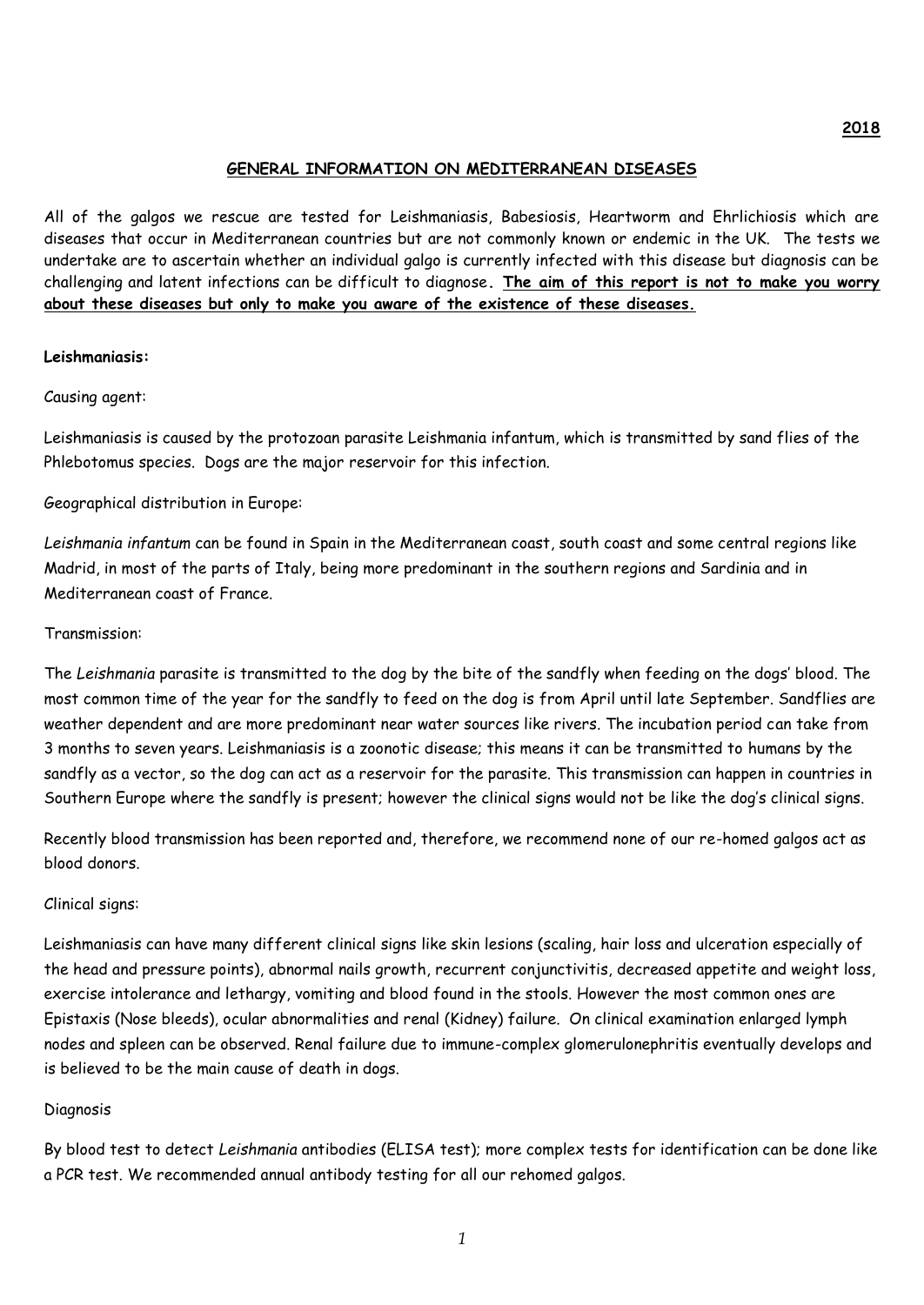Treatment and prevention:

If the dog shows any of the clinical signs found above and it has been in an endemic area it should be taken to the veterinarian and let the veterinarian know in which country the dog has been to. The main drugs used for the treatment of leishmaniasis are the pentavalent antimony meglumine antimoniate (Glucantime®) and allopurinol.

Miltefosine (Milteforan®) is a relatively new anti-leishmanial drug that can be used for the first month of treatment in combination with allopurinol instead of meglumine antimoniate. Amphotericin B is also used but it is highly nephrotoxic (Toxic for the kidneys). These treatments are often designed to improve the dog's condition temporarily but sometimes the disease can reoccur. The treatment does not eliminate the parasite. Keeping infected dogs where the sandfly is present needs to be thought about as a treated dog is considered as a carrier and can transmit the parasite via the sandfly to other dogs and people.

In endemic countries dogs are given topical insecticides in Deltamethrin-impregnated collars or spot-on drops to reduce the number of sandfly bites.

A new vaccination (CaniLeash®) has been licenced in Europe offering protection against Leishmaniasis. This vaccination should only be given to dogs that test negative for diseases and will be particularly useful for dogs travelling to areas where Leishmaniasis is endemic. Trials are currently underway to test the use of this vaccine in animals previously exposed to Leishmaniasis but results are not expected for at least 5-10 years!

### **Babesiosis or redwater:**

### Causing agent:

The *Babesia* species. A protozoa organism that parasites the erythrocytes. The most common species that causes canine babesiosis are the *Babesia canis* and the Babesia *gibsoni.*

## Geographical distribution:

Present worldwide including in some parts of the UK and in Europe particularly in Southern France. In 2016 an outbreak of Babesia canis was reported in Essex with the subsequent discovery of Babesia canis infected ticks also in the area, suggesting this disease may become endemic in the UK.

## Transmission:

Between animals by ticks when feeding on the dog's blood, the longer the tick feeds the higher the chances of passing the *Babesia* to the dog and by contaminated instruments and needles.

## Clinical signs

The clinical findings and the severity of these can vary. The most common symptoms are pale tongue, gums and nose due to low number of red blood cells, fever, loss of appetite, lethargy, red or orange urine, enlarged lymph nodes. The most severe infections are called peracute infections and show typical symptoms of a hypotensive shock; pale membranes, tachycardia, weak pulse and depression this associated with organ dysfunction leads to coma and death. Acute infections signs are fever, anaemia, jaundice, inappetance, weakness and sometimes death.

#### Diagnosis:

By blood test. Directly seeing the parasite using a stain but using PCR Test is most reliable.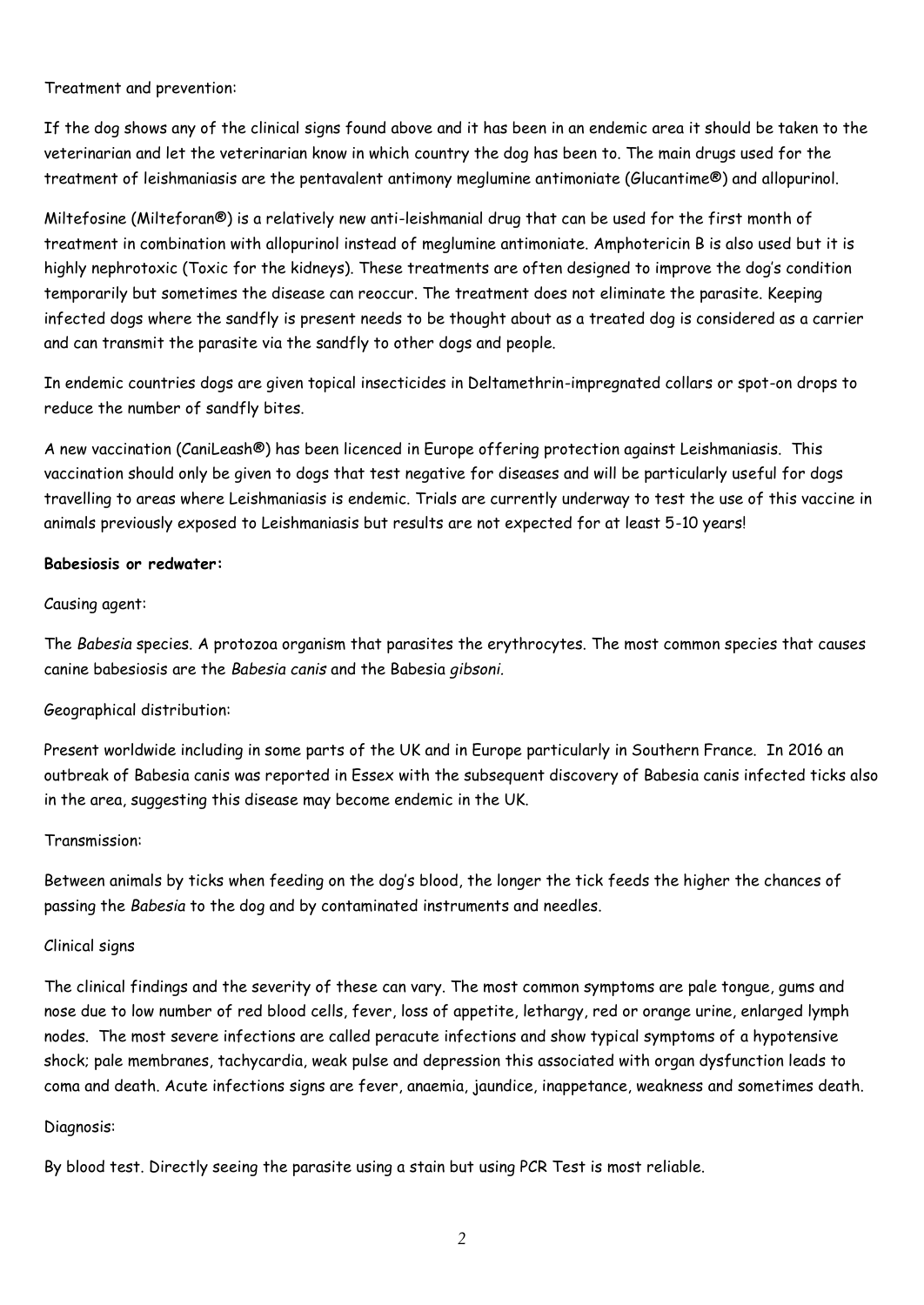### Treatment and prevention:

The dog should be taken to the veterinarian to get a correct diagnose and treatment. There are several drugs that can be used to treat the dog after been correctly diagnosed. These are imidocarb, and Ataquavone often in combination with an antibiotic. If the dog has a severe anaemia blood transfusion should be considered.

In order to prevent tick bites the dog and the dog kennels should be treated with an appropriate acaricide. A vaccine that protects the dog for 6 months has been recently developed and it is used in Europe.

### **Heart worm disease or canine heartworm**

## Causing agent:

*Dirofilaria immitis*. Is a filarial worm that as an adult lives in the cardiovascular system, in the right ventricle, right atrium, pulmonary artery and posterior vena cava. The final host are dogs, wild canids and sometimes cats and ferrets

# Geographical distribution:

Warn-temperature countries and tropical zones. In Europe countries like Spain and France. There have been some cases in the UK of animals who have travelled abroad.

## Transmission:

Transmitted by mosquitoes of the genera *Aedes*, *Anopheles* and *Culex*. The female mosquito bites taking blood from an infected animal, after two weeks the mosquito carries the larvae in the mouth parts and bites another animal. The larvae develop in the host system and migrate to the heart vessels.

## Clinical signs:

Heartworm is asymptomatic in the early stages of the disease. Clinical signs start when there are a high number of worms obstructing the blood flow. This causes endocarditis and dead worms in the system can cause pulmonary embolism. Heavily infected dogs suffer from loss of condition and exercise intolerance. It is common to observe a chronic cough and breathlessness.

## Diagnosis:

The dog should be taken to the veterinarian where it will have a blood test +/-an x-ray and heart ultrasound done. The blood test will run two tests an antigen test to detect adult females and the Knott test which allows identification of larval stages. Occasionally these tests will be negative despite Heartworm infection.

## Treatment and prevention:

Once the dog is diagnosed before dealing with the parasite the dog may need to be treated for cardiac insufficiency. Treatment is a combination of heartworm prevention treatments, antibiotics (doxycycline) and usually three injections of melarsomine over a period of 4 months. During treatment the activity of the dog must be restricted to avoid risk of pulmonary embolism as a result of the dead worms in the system.

To prevent heartworm infection the use of oral or spot-on preparations must be used when travelling or living in endemic areas. Ideally preventation you start prior to leaving for an endemic country and for a month after visiting such an area.